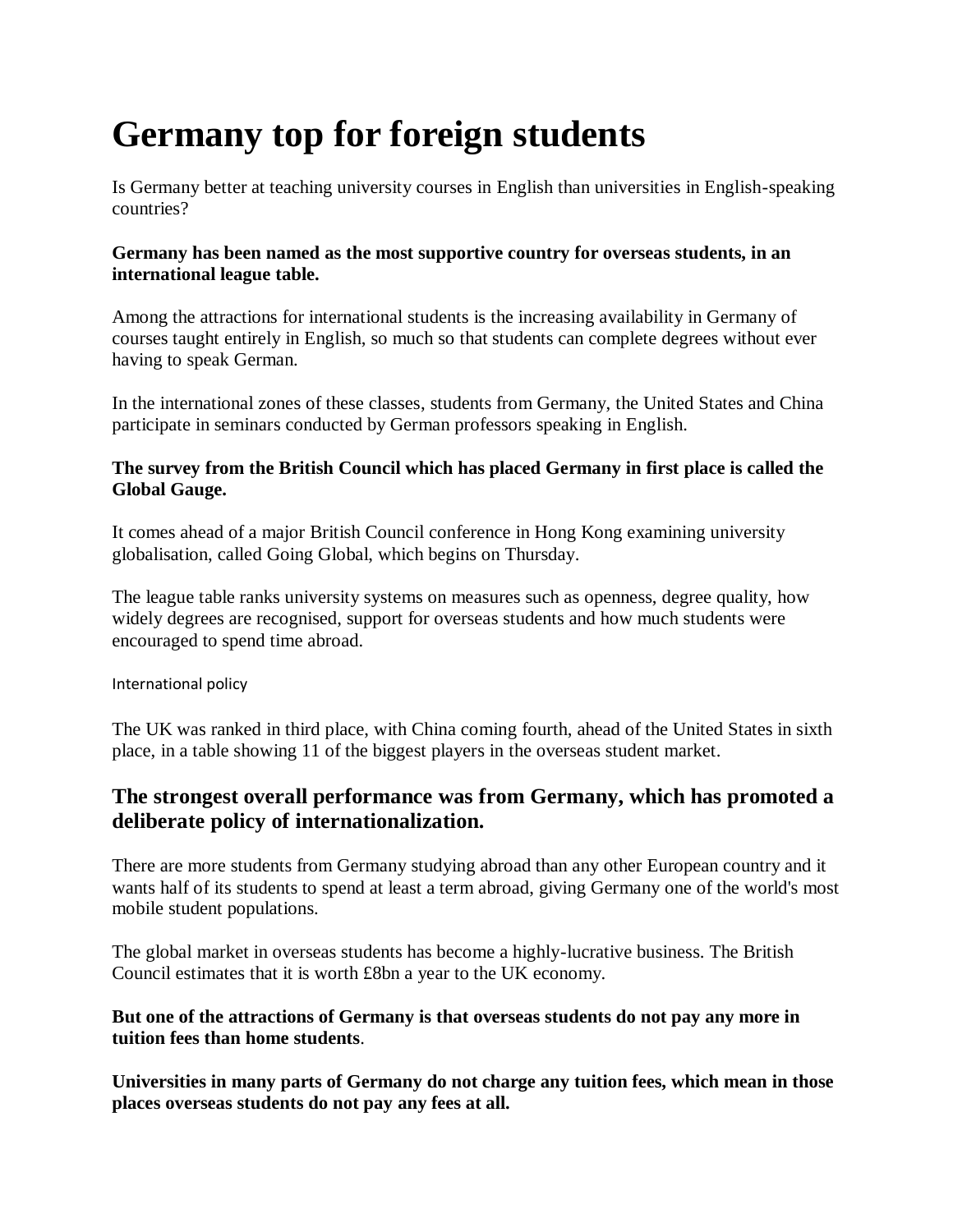No tuition fees

Freie Universitat Berlin, a top-ranking research university, has been part of this internationalisation project. It anticipates that a third of its students could be from overseas in the future.

"It's a well kept secret, that students are able to come here and there are very few barriers," says David Ravensbergen.

He is taking part in a seminar at the university's John F Kennedy Institute. It's conducted entirely in English - with language skills at a level where it is hard to distinguish between those who have English as a first and second language.



German students are encouraged to go abroad: Julia

Sunaric has studied in Spain, the UK and China

He is also impressed by the way overseas students in Germany do not pay higher fees. In other countries, he says it can be a case of "internationalism for those who can afford it".

"One of the strongest motivators is finance. To go to university in Canada means taking on debt. It's essentially free to do it in Germany. It's incredibly appealing not to have to mortgage your future."

Sophie Perl, a student from the United States, also echoes the appeal of being able to study abroad, while paying less than at home.

"I think the biggest factor is financial. In the US a graduate programme would cost hundreds of thousands of dollars, in Germany it doesn't cost anything. And it doesn't cost more for foreign students than it does for German students."

Dr Christian Lammert, who is leading the seminar, delivers what he says is now a "completely international" type of course. Even the noticeboards in the corridor have information in English.

[Continue reading the main story](http://www.bbc.co.uk/news/business-12610268#story_continues_2) source: BBC news